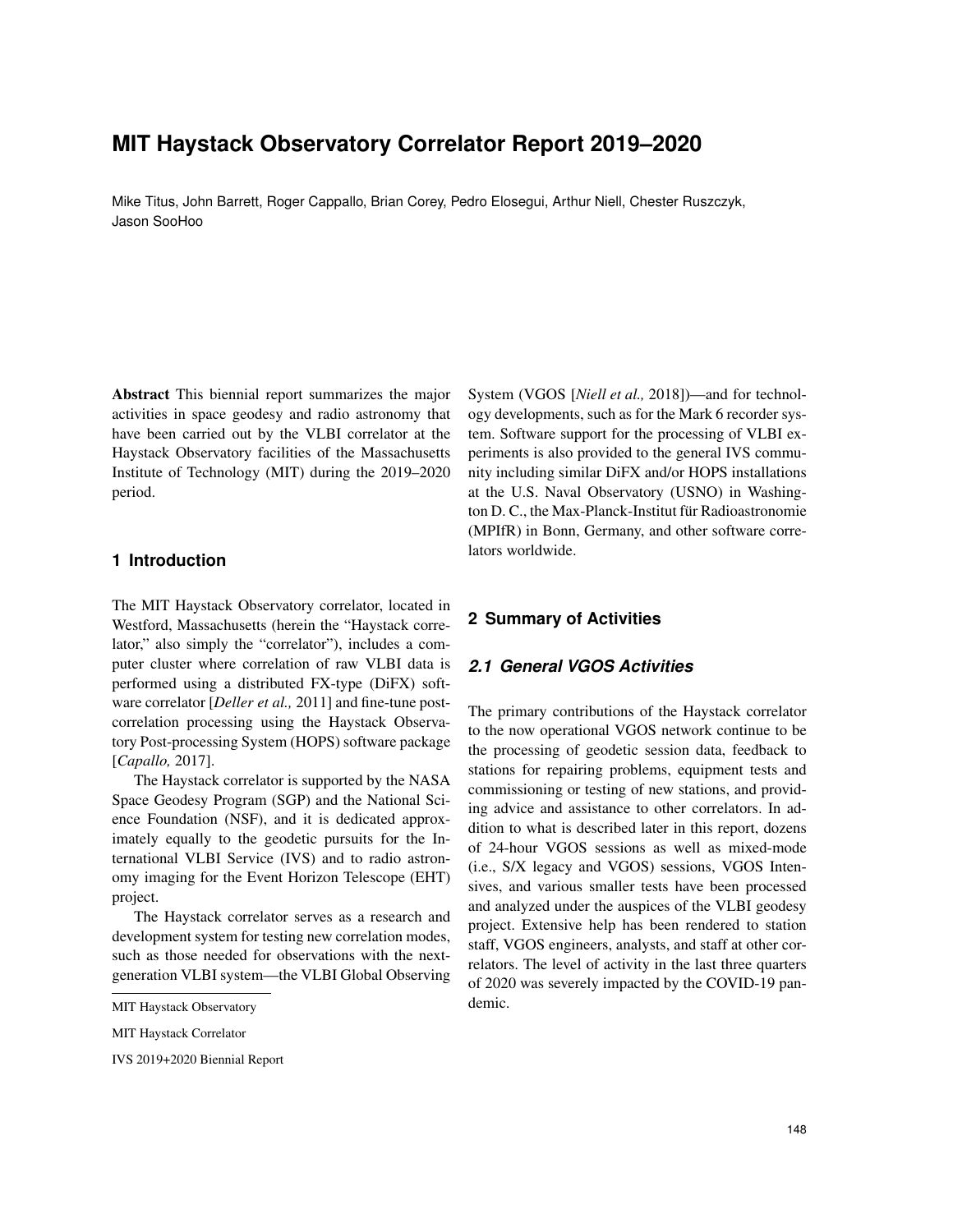## *2.2 General EHT Activities*

EHT provides the lion's share of the equipment in the Haystack DiFX cluster, so a few words on work related to that project are deemed relevant to this report. By far the biggest news to come out of the EHT project was the release in April 2019 of the M87 black hole image resulting from the processing of the April 2017 observing campaign [*The EHT Collaboration,* 2019]. This is a result of fundamental astronomical importance.

Work on completing the processing of the April 2018 observing campaign concluded in February 2021, and work on a January 2020 dress rehearsal in preparation for a subsequently canceled 2020 observing run was also completed. The efficacy of observing at 345 GHz was validated by observations recorded in October of 2018. Significant help in all of this work was also provided to the MPIfR correlator for co-processing many of these efforts.

## *2.3 Deployment and Commissioning of MGO*

Another NASA station was added to the VGOS network since the last biennial report: the McDonald Geodetic Observatory (MGO). As described in that report, the MGO data acquisition equipment underwent extensive testing during 2017–2018, including recording data in parallel with the standard backend at the Westford antenna—also known as zero-baseline tests—and processing both sets of data at the Haystack correlator. The entire build-out and commissioning process subsequently occurred very quickly due in a large part to successful engineering vetting during this pre-installation testing. MGO is now a regularly participating station in the VGOS network.

## *2.4 Mixed-mode Observations and Development Work*

Extensive and intensive work was carried out since last reported in furthering the ability to observe in mixed mode between VGOS and legacy S/X stations. Processing of RD1804 and RD1810, which began in 2018, was completed, and databases were submitted to the IVS. In RD1804, VGOS stations Westford and GGAO were tagged along to an S/X network, while in RD1810 a third VGOS station, KPGO, was added to form a VGOS triangle. Three much larger, 16-station (eight VGOS and eight S/X) sessions were recorded in summer 2020: RD2005, RD2006, and RD2007. The first two have already been processed, and a preliminary database of session RD2005 was submitted to the IVS for inclusion in ITRF2020.

Major investments in personnel time and software development were made in modifying software in the mixed-mode processing chain so as to ensure valid results and to simplify and streamline the process of producing them. One major improvement was modifying parts of the software processing chain to make possible the production of all full-bandwidth VGOS, mixed legacy-VGOS, and legacy-only products in one single pass through the correlator. For RD1804 and all prior mixed-mode sessions, processing required a three-pass strategy, but from RD1810 on, all mixed-mode processing used a one-pass method, greatly simplifying the effort needed to produce the final products. Another improvement was the ability to manually assign *fourfit* [*Capallo,* 2017] channel labels to keep them consistent between the three different product flavors, greatly simplifying the *fourfit* control file structure and reducing the chance for errors.

## *2.5 TOW and Follow-Up Correlator Workshop*

The 10th Technical Operations Workshop (TOW) was held at Haystack Observatory in May 2019. Immediately after the TOW, whose main objective is the training of station staff in IVS operations, a VGOS correlation workshop was conducted to transfer knowledge of the newly developed procedures for processing the VGOS sessions to staff at other correlators.

Following the VGOS correlation workshop, and to further broaden VGOS correlation knowledge and capabilities across the IVS community, the VGOS Intensive session VI9290 was processed at several correlators, and the 24-hour VGOS session VO0009 was correlated at the MPIfR correlator and post-processed at various others. The results of these correlations were compared among themselves and with those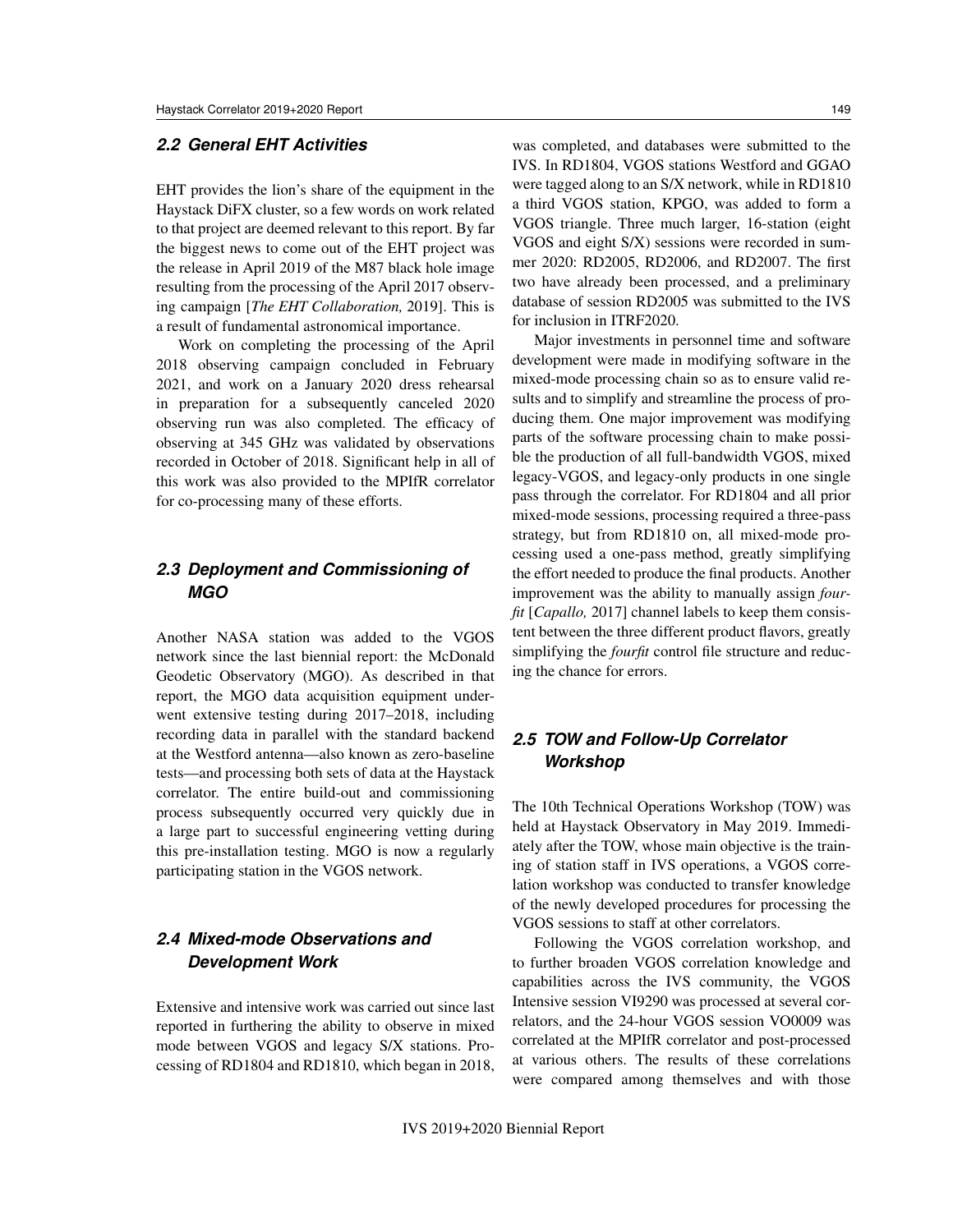from the Haystack correlator to validate the practices at the other correlators. These hand-on exercises culminated in the production of several comparison memos [*Barrett et al.,* 2020a, *Barrett et al.,* 2020b, *Barrett et al.,* 2020c].

## *2.6 Effects of the Pandemic*

The pandemic that descended upon us in March 2020 had a major impact on operations. The Haystack site was closed to all personnel except for those deemed essential to maintain the building infrastructure. It is important to note that scientific research operations were deemed non-essential, and this included operation of the correlator. Correlation activities had to move mostly off-site. As this had not been done extensively heretofore, the infrastructure to support it had to be built. After some development work, the correlator is now in a much better position to conduct remote operations fairly efficiently. There is definitely great disadvantage to operating remotely relative to operating on-site, as there are correlation-related activities such as mounting of Mark 6 modules and overall trouble shooting and testing that require physical presence and benefit from in-person exchange, but the best is being made of the situation.

### *2.7 DiFX Version Control*

The level of complexity in VGOS and mixed-mode operations has resulted in a complex amalgam of different versions of the DiFX software correlator package that need to be used to produce quality results. Efforts are being made to correct various software flaws in various versions in order to consolidate all of the needed fixes into a single version of the DiFX build that all correlators can use.

#### *2.8 Correlator Infrastructure Upgrades*

Although no new major additions of hardware or capability were made to the Haystack cluster in the last two years, the physical infrastructure supporting and

surrounding it changed in a major way. A new specialpurpose room with customized cooling was designed and constructed to support, isolate, and protect the correlator equipment. This project was a necessity as the 60-year-old air conditioning system for the correlator equipment was failing and was not in conformance with environmental regulations regarding ozone-layerdepleting gas emissions. The execution of this project necessitated two major moves of the entire cluster. In the spring of 2020 the correlator was moved to a new temporary location in the large room where it is housed. The new room, including new electrical infrastructure, was then constructed in the area from which the cluster had been moved. Upon completion in the fall of 2020, the cluster was moved into its newly constructed space (Figure 1).

#### *2.9 Clock Summit Meetings*

The clock teleconference series referred to in the last report culminated in a memo and GitHub repository intended to standardize and facilitate consistent clock setting practices among correlators [*Himwich and Corey,* 2020]. Although this is a work still in progress, the fundamentals are now documented, and it is only a matter of establishing best practices at all facilities. Determining whose job it is to maintain and update station "peculiar offsets" and sampler delays over time remains to be done.

## **3 e-VLBI**

Non-real-time electronic transfers (e-transfer) of VLBI data have continued during this period. Data from 15 stations for 124 VLBI sessions (including R4, RDV, and R&D) were transferred to MIT Haystack Observatory during the past two years for in-house correlation and data hosting or conversion to Mark5/Mark6 media prior to shipping for off-site correlation. Moreover, Haystack also handled e-transfers of VGOS data for Onsala and Yebes. Furthermore, all VGOS Intensive sessions processed by the Haystack correlator over this period were e-transferred (e.g., data from stations KPGO, Wettzell, Westford, and GGAO).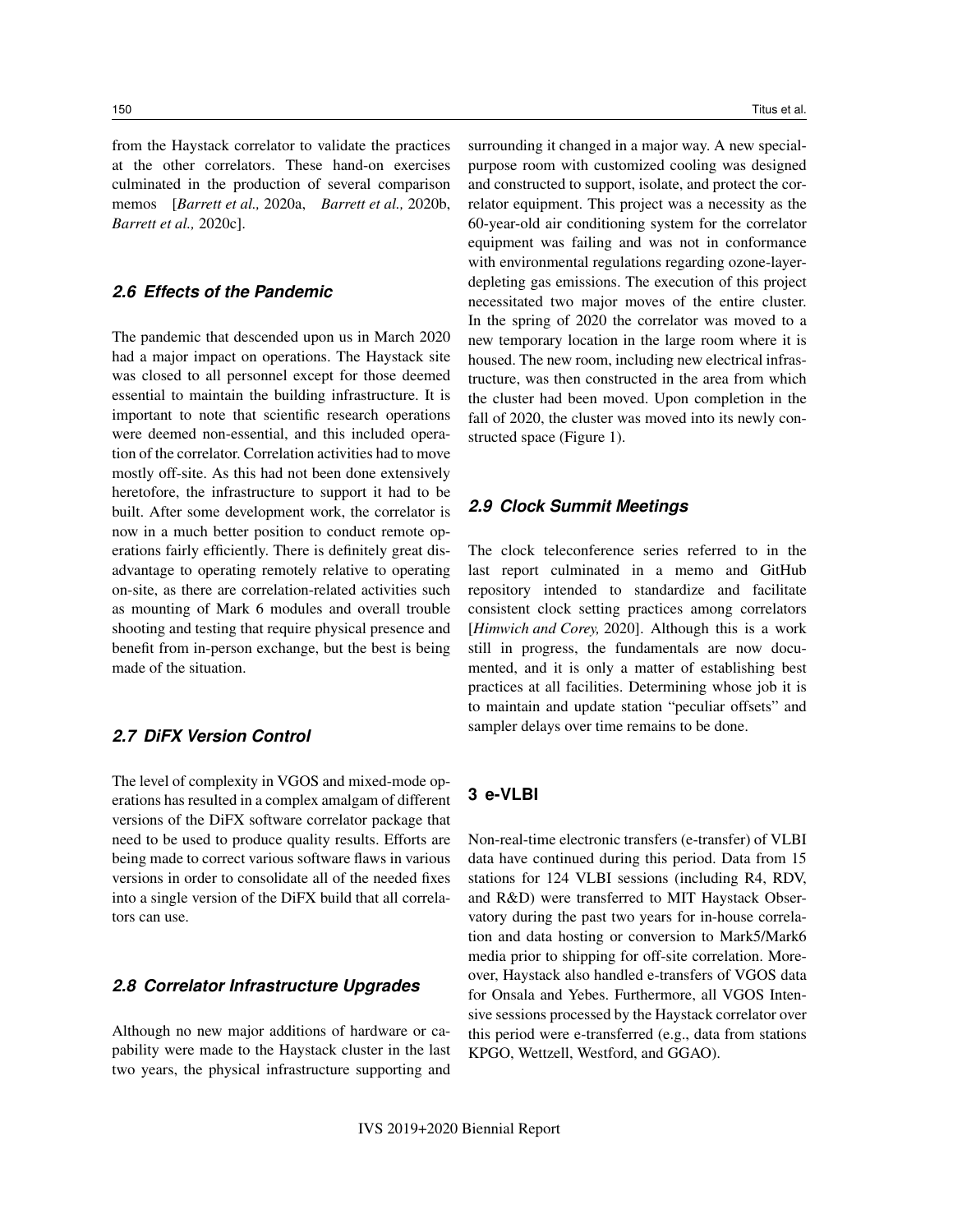

**Fig. 1** Cluster correlator (background) and Mark 6 playback units (foreground) at the MIT Haystack Observatory.

#### **4 Experiments Correlated**

A total of approximately 58 geodetic VLBI sessions were processed, at least in part, during the 2019–2020 period. These include 36 VGOS Trials (VT), six VGOS Operations (VO, which are the evolution of VT starting in 2020), eight VGOS Intensives (VI), four mixedmode sessions, four S/X-only R&D sessions, and various other VGOS-related test sessions that are not included in the count because they were too small to warrant individual experiment numbers. If not for the pandemic effect, significantly more VO and VI sessions would have been processed. These will be done in 2021.

### **5 Existing Correlator Capabilities**

The cluster as described in the last report remains as is, i.e., the "first generation" of 16 EHT cluster PCs (each with a single deca core 2.8 GHz Intel Xeon processor controlled by two equivalent master nodes) and the 38 subsequently purchased PCs (each with dual deca core Intel Xeon CPUs) still comprise the full cluster. This merged monolithic (but easily subdivided) "super cluster" has over 1,152 cores. Connecting, providing data to, and supporting this computing infrastructure are a Gb Ethernet fabric with three 100 Gb Ethernet switches, 197 TB of data storage space, and three file storage servers that can also act as DiFX compute nodes providing >200 TB of file storage. A total of 11 Mark 6 playback units with DiFX fully installed are connected to the Gb Ethernet fabric. In addition, racks and uninterruptible power supplies condition and stabilize power provided from a 208-volt power distribution fabric. As mentioned earlier, all of this equipment is now housed in a dedicated climate-controlled room with new electrical infrastructure. The integrated cluster (Figure 1) is used to correlate data from EHT, VGOS, and legacy S/X observing sessions.

## **6 Staff**

The following staff have participated in various aspects of correlation, post-processing, Mark 6, and e-VLBI development and operations.